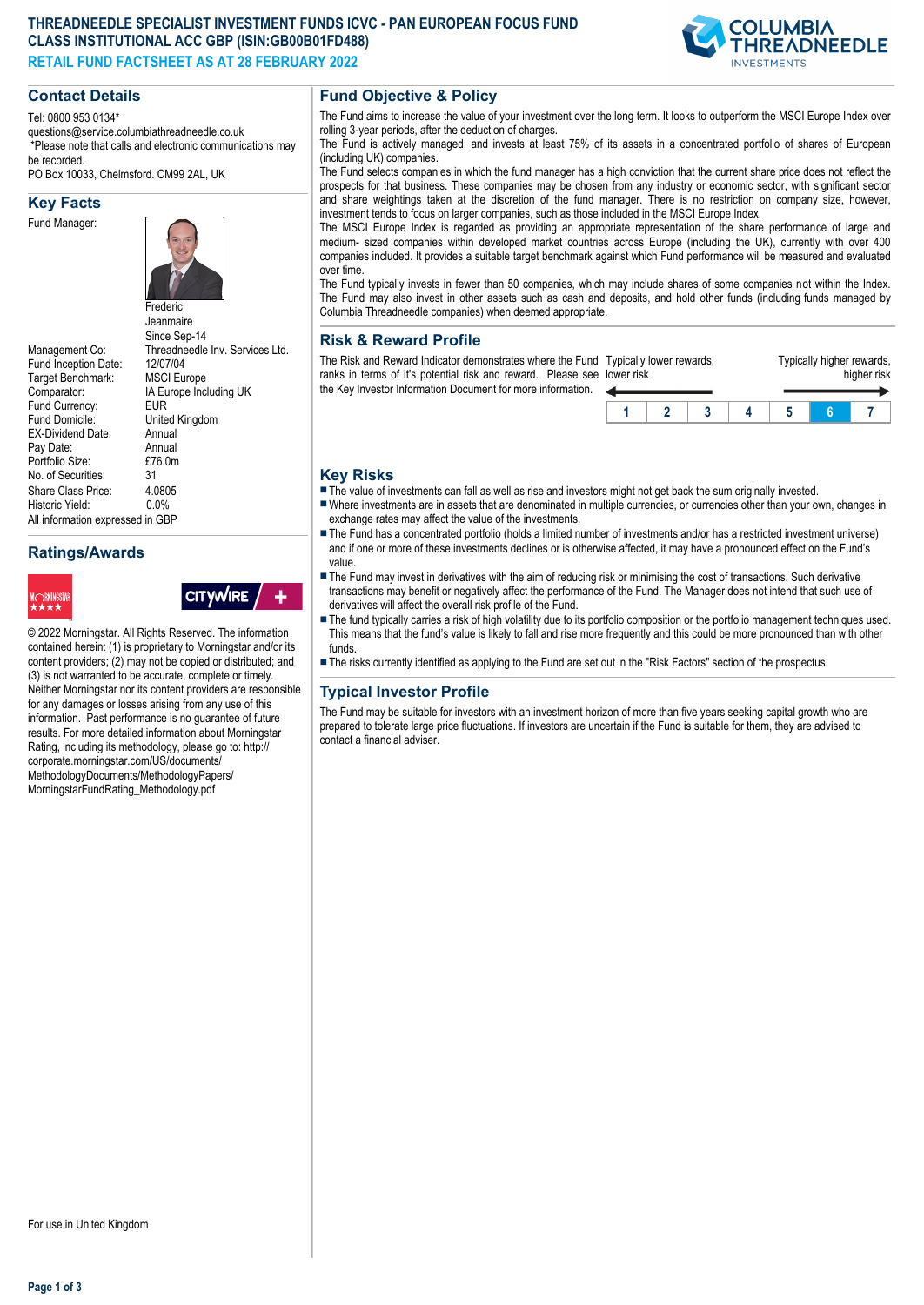## **Holdings & Asset Allocation**

**Top 10 Holdings (%)**

| <b>TOD 10 HOIGINGS (%)</b> |        |
|----------------------------|--------|
| <b>Security Name</b>       | Weight |
| Nestle S.A.                | 5.3    |
| Air Liquide SA             | 5.1    |
| Roche Holding Ltd          | 5.1    |
| Volkswagen AG Pref         | 5.1    |
| Publicis Groupe SA         | 5.0    |
| Novartis AG                | 5.0    |
| Tryg A/S                   | 5.0    |
| Pernod Ricard SA           | 5.0    |
| Mercedes-Benz Group AG     | 5.0    |
| <b>UBS Group AG</b>        | 4.9    |
| <b>Total</b>               | 50.5   |

## **Weightings (%)**

| <b>Sector</b>                 | <b>Fund</b> | <b>Index</b> | <b>Diff</b> |
|-------------------------------|-------------|--------------|-------------|
| Financials                    | 21.4        | 16.2         | 5.2         |
| <b>Health Care</b>            | 16.4        | 15.0         | 1.5         |
| Industrials                   | 16.0        | 14.6         | 1.4         |
| <b>Materials</b>              | 14.6        | 7.7          | 6.9         |
| <b>Consumer Discretionary</b> | 13.3        | 10.9         | 2.4         |
| <b>Consumer Staples</b>       | 10.2        | 13.0         | $-2.8$      |
| <b>Communication Services</b> | 6.6         | 3.8          | 2.9         |
| Information Technology        | 1.0         | 7.7          | $-6.7$      |
| Energy                        | --          | 5.4          | $-5.4$      |
| <b>Real Estate</b>            | --          | 1.3          | $-1.3$      |
| <b>Utilities</b>              | --          | 4.4          | $-4.4$      |
| Cash Equivalents              | 0.0         | --           | 0.0         |
| Cash                          | 0.4         | --           | 0.4         |
|                               |             |              |             |

## **Performance**

**Past Performance does not predict future returns. The return of your investment may change as a result of currency fluctuations if your investment is made in a currency other than that used in the past performance calculation.** 

#### **10 Years NAV (GBP)**



#### **Significant Events**

 $\Delta$  Indicates significant event. For detailed information on Fund Changes please see "Significant events - Threadneedle UK Regulated Funds" PDF available on https://www.columbiathreadneedle.com/en/ changes

# **Calendar Year Performance (GBP)**

|                           | 2021  | 2020  | 2019 | 2018   | 2017  | 2016  | 2015 | 2014  | 2013 | 2012  |
|---------------------------|-------|-------|------|--------|-------|-------|------|-------|------|-------|
| Share Class (Net)         | 14.5  | 14.1  | 34.3 | $-5.8$ | 16.7  | 0.3   | 15.9 |       | 31.  | 14.8  |
| Comparator (Net)          | 17.5  | 4.6   | 20.3 | $-9.6$ | 14.9  | 16.2  | 8.1  | 0.3   | 23.6 | 16.6  |
| <b>Comparator Ranking</b> | 66/88 | 11/88 | 1/82 | 15/76  | 26/71 | 67/70 | 8/61 | 30/59 | 8/57 | 32/55 |
| Target Benchmark (Gross)  | 18.0  | 2.7   | 19.8 | $-9.0$ | 15.3  | 19.5  | 3.3  | 0.2   | 23.6 | 14.7  |

## **Annualised Performance (GBP) 12M Rolling Period (GBP)**

|                           | 1 YR  | 3 YR | <b>5 YR</b> | <b>10 YR</b> | $03/21 - 02/22$ | $03/20 -$<br>02/21 | $03/19 -$<br>02/20 | $03/18 -$<br>02/19 | $03/17 -$<br>02/18 | $03/16 -$<br>02/17 | $03/15 -$<br>02/16 | $03/14 -$<br>02/15 | $03/13 -$<br>02/14 | $03/12 -$<br>02/13 |
|---------------------------|-------|------|-------------|--------------|-----------------|--------------------|--------------------|--------------------|--------------------|--------------------|--------------------|--------------------|--------------------|--------------------|
| Share Class (Net)         |       | 13.3 | 11.2        | 10.3         | 3.2             | 20.7               | 16.7               | 3.2                | 13.3               | 4.6                | 4.2                | 2.9                | 22.9               | 14.2               |
| Comparator (Net)          | 10.3  | 8.6  | 6.5         | 8.7          | 10.3            | 11.3               | 5.3                | $-2.6$             | 10.0               | 23.8               | $-3.3$             | 4.8                | 14.3               | 17.7               |
| <b>Comparator Ranking</b> | 74/89 | 5/83 | 5/72        | 12/55        | 74/89           | 11/88              | 5/83               | 15/76              | 14/72              | 70/70              | 7/66               | 45/59              | 4/57               | 43/55              |
| Target Benchmark (Gross)  | 11.9  | 8.8  | 6.8         | 8.7          | 11.9            | 10.5               | 4.                 |                    | 9.5                | 26.3               | $-6.5$             | 5.3                | 14.3               | 16.7               |

Source Morningstar UK Limited @ 2022 as at 28/02/22. Based on the bid-to-bid and assuming income is reinvested including ongoing charges excluding entry and exit charges. Index returns include capital gains and assume reinvestment of any income. The index does not include fees or charges and you cannot invest directly in it. The Investment Association (IA) is the trade body representing the UK investment management industry.

Annualised performance measures how much an investment has grown on average each year.12 month Rolling Period shows annualised average returns for the periods stated.